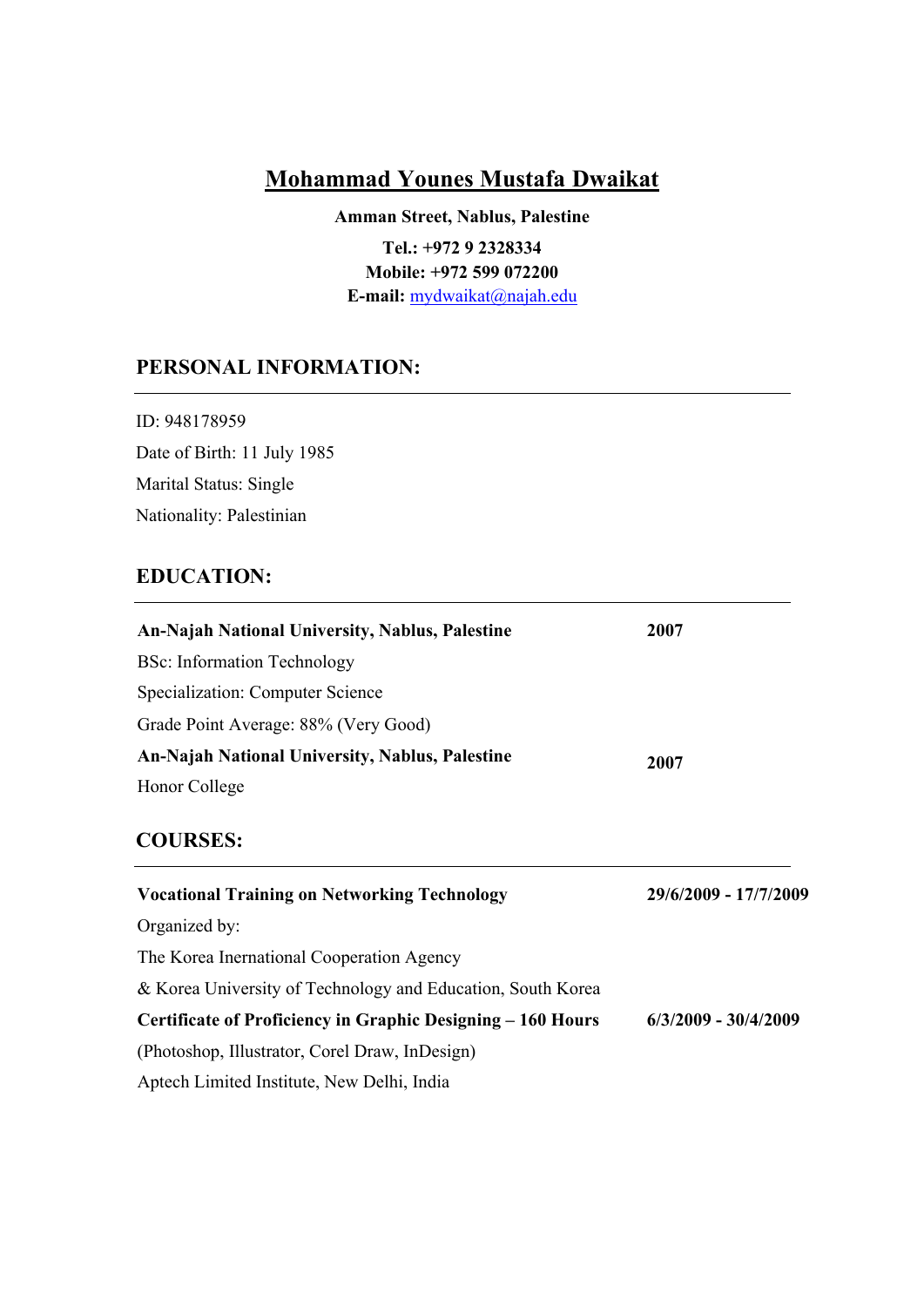# **Software Lifecycle – 70 Hours** (Project Management, Validation & Verification, SW Architecture, Business Process Management, Mobile Programming) As part of: Innovative Software Engineering Center using international standards **24/1/2009 - 5/3/2009**

Hosted by: The Korean- Palestinian IT Institute of Excellence

#### **Software Lifecycle – 280 Hours**

**24/10/2008 - 10/1/2009**

(SW Requirement, SW Construction & Implementation, SW Tools & Methods, SW Engineering Management, SW Configuration Management, SW Maintenance, SW Quality Assurance) As part of: Innovative Software Engineering Center using international standards Hosted by: The Korean- Palestinian IT Institute of Excellence

#### **Software Engineering & Advanced ASP.NET – 126 Hours 19/6/2008 - 18/8/2008**

(ITIL, Technical Writing, Technical Problem Solving, Communication Skills, SW Project Management, Advanced Topics in ASP.NET, Technical Team Dynamics) As part of: Innovative Software Engineering Center using international standards Hosted by: The Korean- Palestinian IT Institute of Excellence

**ASP.NET Programming – 40 Hours Software Engineering – 40 Hours** As part of: Innovative Software Engineering Center using international standards Hosted by: The Korean- Palestinian IT Institute of Excellence **18/5/2008 - 2/6/2008**

#### **ASP.NET / Visual C#.NET – 100 Hours 17/2/2007 - 7/4/2007**

Sharek Youth Forum, Nablus, Palestine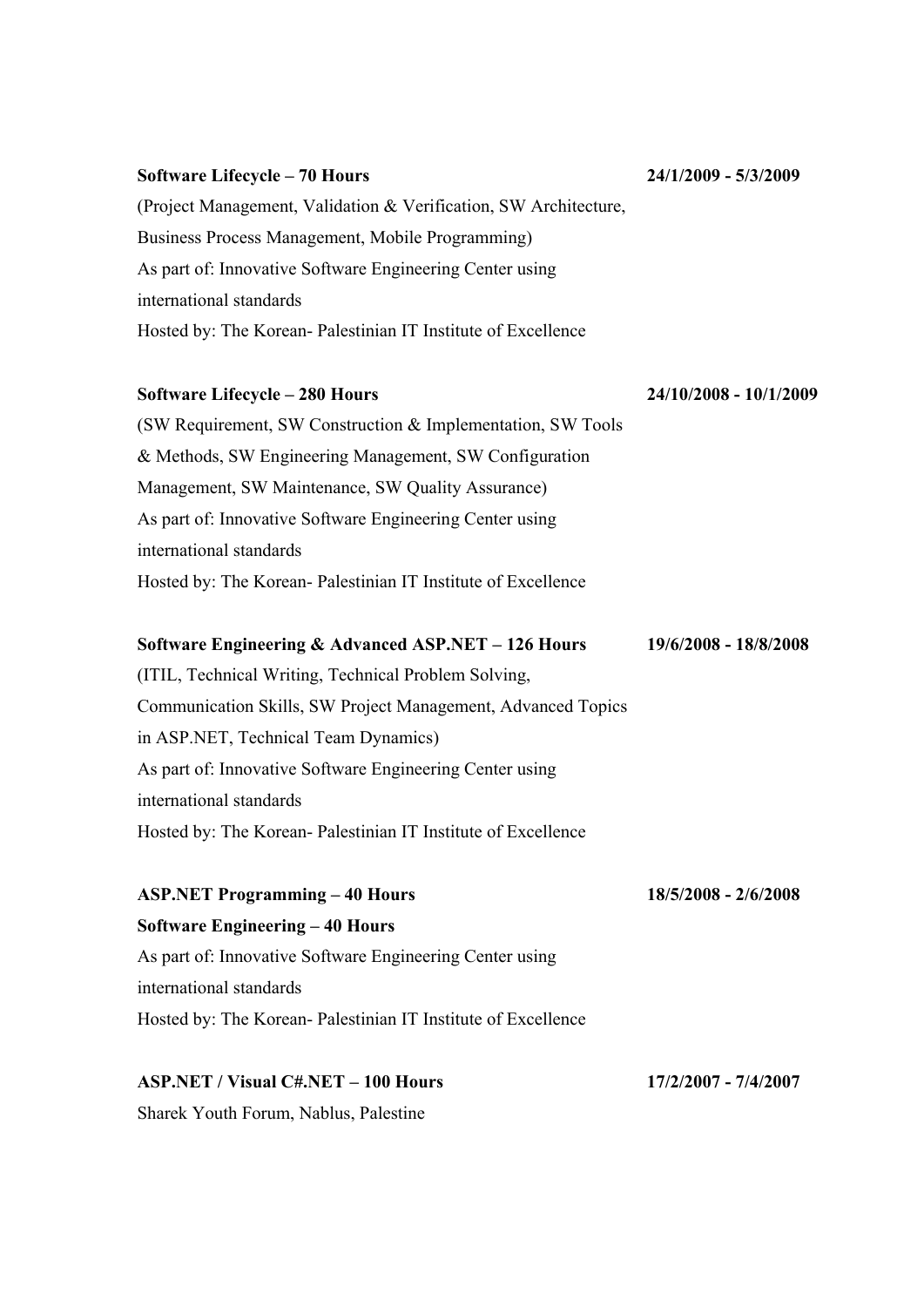## **EXPERIENCE:**

## **Work Experience:**

## **An-Najah National University, Nablus, Palestine**

- Research & Teaching Assistant at the Faculty of Information Technology
- Courses' Developer & Multimedia Specialist in the Elearning Project for An-Najah N. University *Courses: Physics, Introduction to Computer Science, Introduction to Linguistics & Management Information Systems*
- Technical Assistant & Trainer at the Korean-Palestinian Information Technology Institute of Excellence *Training Courses: ASP.net, C#.net, Oracle, Graphic Designing, Visual Basic & Flash*

## **Graduation Project:**

School Management System; which consists of two integrated parts:

1. Desktop Application:

Using Visual Basic to develop a system that manages students' and teachers' data, which is stored in an Access database. The system has a component that reads barcode number from student's or teacher's cards using a normal webcam to manage their attendance to the school, also the system includes other component which sends SMS to the students' parents' mobiles (their Childs' marks, attendance and other information).

2. Web Application:

Using ASP.NET to develop a website that allow manager, teachers, parents to access and manage their specific information (*Manager*: manages teachers', students' and courses' data. *Teachers*: manage their students' and courses' data. *Parents*: Access their Childs' data).

## **Other Projects:**

*Remote Lab's Controller*: Using ASP.NET and C# to develop a system that controls computers in a lab remotely from a website.

### **November, 2007 – Present**